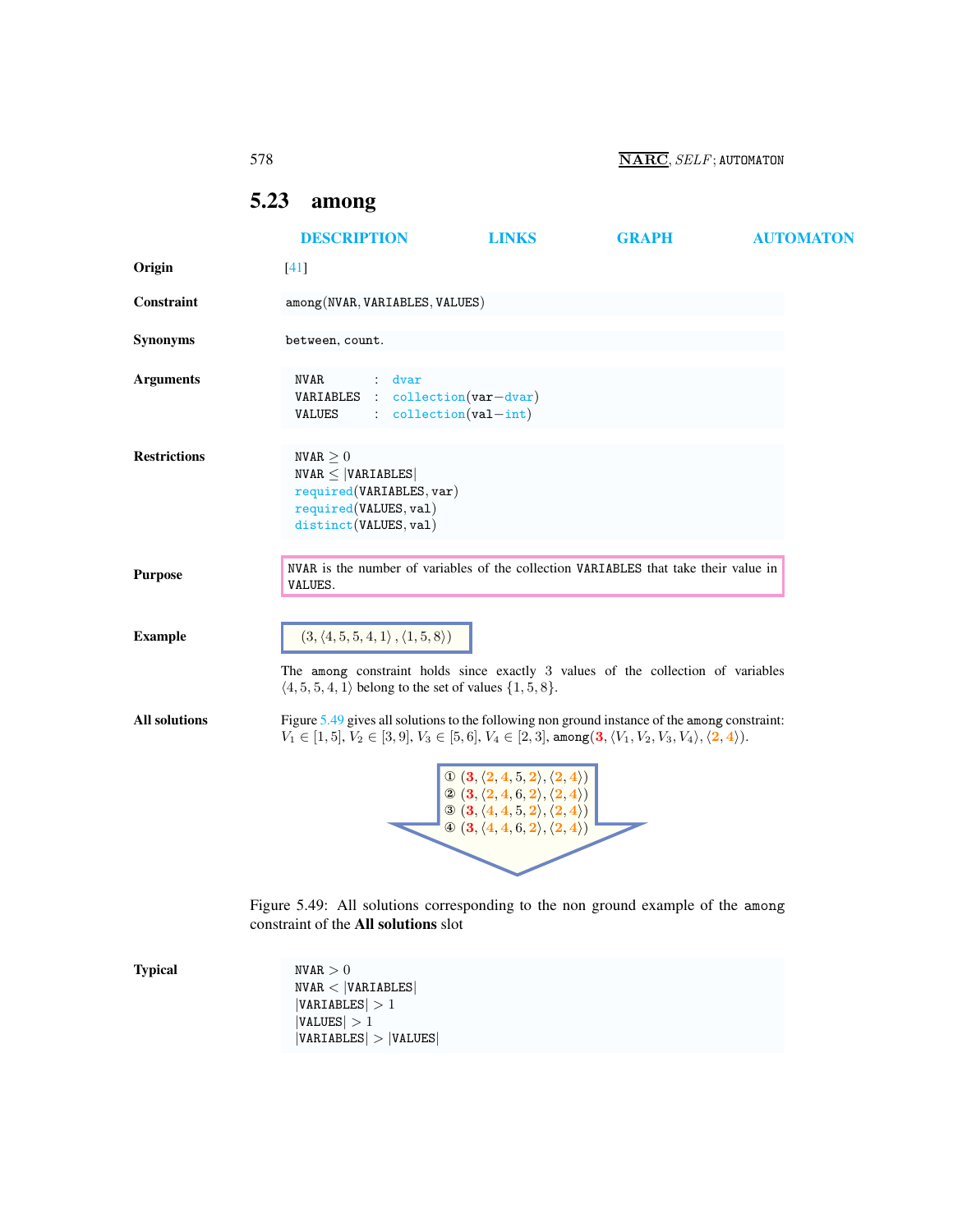## <sup>20000128</sup> 579

<span id="page-1-0"></span>

| <b>Symmetries</b> | • Items of VARIABLES are permutable.                                                                                                                                                                                                                                                                                                                                                                                                                                                               |  |  |  |
|-------------------|----------------------------------------------------------------------------------------------------------------------------------------------------------------------------------------------------------------------------------------------------------------------------------------------------------------------------------------------------------------------------------------------------------------------------------------------------------------------------------------------------|--|--|--|
|                   | • Items of VALUES are permutable.                                                                                                                                                                                                                                                                                                                                                                                                                                                                  |  |  |  |
|                   | • An occurrence of a value of VARIABLES.var that belongs to VALUES.val (resp.<br>does not belong to VALUES.val) can be replaced by any other value in VALUES.val<br>(resp. not in VALUES.val).                                                                                                                                                                                                                                                                                                     |  |  |  |
| Arg. properties   |                                                                                                                                                                                                                                                                                                                                                                                                                                                                                                    |  |  |  |
|                   | • Functional dependency: NVAR determined by VARIABLES and VALUES.                                                                                                                                                                                                                                                                                                                                                                                                                                  |  |  |  |
|                   | • Contractible wrt. VARIABLES when $NVAR = 0$ .                                                                                                                                                                                                                                                                                                                                                                                                                                                    |  |  |  |
|                   | • Contractible wrt. VARIABLES when $NVAR =  VARIABLES $ .                                                                                                                                                                                                                                                                                                                                                                                                                                          |  |  |  |
|                   | • Aggregate: $NVAR(+)$ , $VARIABLES(union)$ , $VALUES(union)$ .                                                                                                                                                                                                                                                                                                                                                                                                                                    |  |  |  |
| <b>Remark</b>     | A similar constraint called between was introduced in CHIP in 1990.                                                                                                                                                                                                                                                                                                                                                                                                                                |  |  |  |
|                   | The common constraint can be seen as a generalisation of the among constraint where we<br>allow the valiattributes of the VALUES collection to be domain variables.                                                                                                                                                                                                                                                                                                                                |  |  |  |
|                   | A generalisation of this constraint when the values of VALUES are not initially fixed is called<br>among_var.                                                                                                                                                                                                                                                                                                                                                                                      |  |  |  |
|                   | When the variable NVAR (i.e., the first argument of the among constraint) does not occur<br>in any other constraints of the problem, it may be operationally more efficient to replace<br>the among constraint by an among_low_up constraint where NVAR is replaced by the corre-<br>sponding interval [NVAR, NVAR]. This stands for two reasons:<br>• First, by using an $among_l_low_\text{up}$ constraint rather than an among constraint, we avoid<br>the filtering algorithm related to NVAR. |  |  |  |
|                   |                                                                                                                                                                                                                                                                                                                                                                                                                                                                                                    |  |  |  |
|                   | • Second, unlike the among constraint where we need to fix all its variables to get<br>entailment, the among_low_up constraint can be entailed before all its variables get<br>fixed. As a result, this potentially avoid unnecessary calls to its filtering algorithm.                                                                                                                                                                                                                            |  |  |  |
|                   | It was shown in $[107]$ that achieving bound-consistency for a conjunction of among con-<br>straints where all sets of values are arbitrary intervals can be done in polynomial time.                                                                                                                                                                                                                                                                                                              |  |  |  |
| Algorithm         | A filtering algorithm achieving arc-consistency was given by Bessière <i>et al.</i> in [61, 64].                                                                                                                                                                                                                                                                                                                                                                                                   |  |  |  |
| <b>Systems</b>    | among in Choco, count in Gecode, among in JaCoP, among in MiniZinc.                                                                                                                                                                                                                                                                                                                                                                                                                                |  |  |  |
| See also          | common keyword:<br>atmost (value constraint),<br>atleast,<br>arith,<br>count (counting constraint),<br>counts (value constraint, counting constraint),<br>discrepancy, max_nvalue, min_nvalue, nvalue (counting constraint).                                                                                                                                                                                                                                                                       |  |  |  |
|                   | generalisation: among_var (constant replaced by variable).                                                                                                                                                                                                                                                                                                                                                                                                                                         |  |  |  |
|                   | implies: among_var, cardinality_atmost.                                                                                                                                                                                                                                                                                                                                                                                                                                                            |  |  |  |
|                   | related: roots (can be used for expressing among), sliding_card_skip0 (counting con-<br>straint on maximal sequences).                                                                                                                                                                                                                                                                                                                                                                             |  |  |  |
|                   | shift of concept: among_seq (variable replaced by interval and constraint applied in<br>a sliding way), common.                                                                                                                                                                                                                                                                                                                                                                                    |  |  |  |
|                   | soft variant: open_among (open constraint).                                                                                                                                                                                                                                                                                                                                                                                                                                                        |  |  |  |
|                   |                                                                                                                                                                                                                                                                                                                                                                                                                                                                                                    |  |  |  |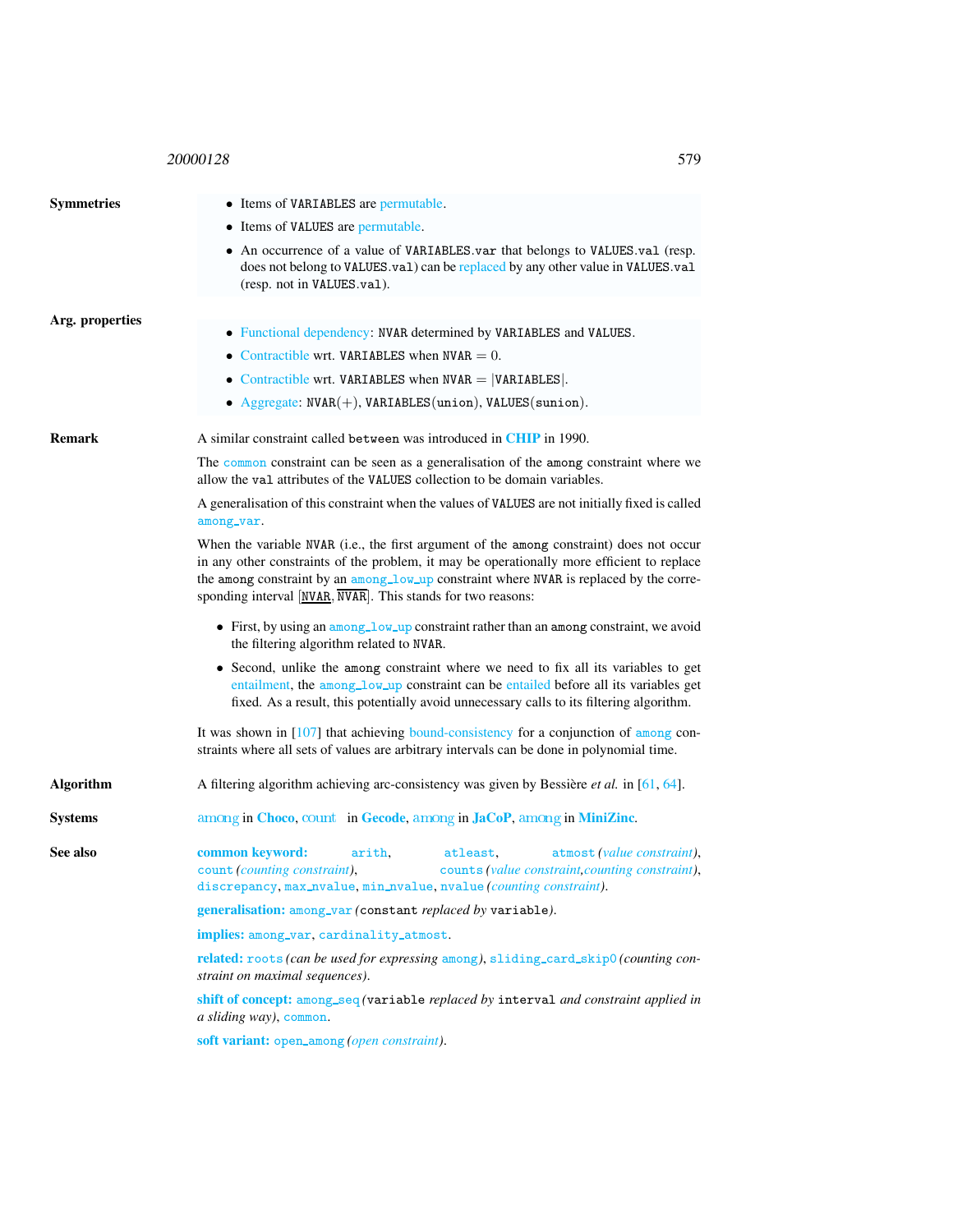|          | specialisation: among_diff_0(variable $\in$ values replaced by variable different<br>from 0), among_interval (variable $\in$ values replaced by variable $\in$ interval),<br>among_low_up (variable replaced by interval), among_modulo(list of values re-<br>placed by list of values v such that $v \mod QUOTIENT = REMAINDER$ ), exactly (variable<br>replaced by constant and values replaced by one single value). |            |                                      |
|----------|-------------------------------------------------------------------------------------------------------------------------------------------------------------------------------------------------------------------------------------------------------------------------------------------------------------------------------------------------------------------------------------------------------------------------|------------|--------------------------------------|
|          | system of constraints: global_cardinality (count the number of occurrences of differ-<br>ent values).                                                                                                                                                                                                                                                                                                                   |            |                                      |
|          | used in graph description: in.                                                                                                                                                                                                                                                                                                                                                                                          |            |                                      |
|          | uses in its reformulation: count.                                                                                                                                                                                                                                                                                                                                                                                       |            |                                      |
| Kevwords | characteristic of a constraint:<br>non-deterministic automaton.                                                                                                                                                                                                                                                                                                                                                         | automaton. | automaton with counters,             |
|          | <b>constraint arguments:</b> reverse of a constraint, pure functional dependency.                                                                                                                                                                                                                                                                                                                                       |            |                                      |
|          | constraint network structure:<br>Berge-acyclic constraint network.                                                                                                                                                                                                                                                                                                                                                      |            | alpha-acyclic constraint network(2), |
|          | <b>constraint type:</b> value constraint, counting constraint.                                                                                                                                                                                                                                                                                                                                                          |            |                                      |
|          | <b>filtering:</b> glue matrix, arc-consistency, SAT.                                                                                                                                                                                                                                                                                                                                                                    |            |                                      |
|          | <b>modelling:</b> functional dependency.                                                                                                                                                                                                                                                                                                                                                                                |            |                                      |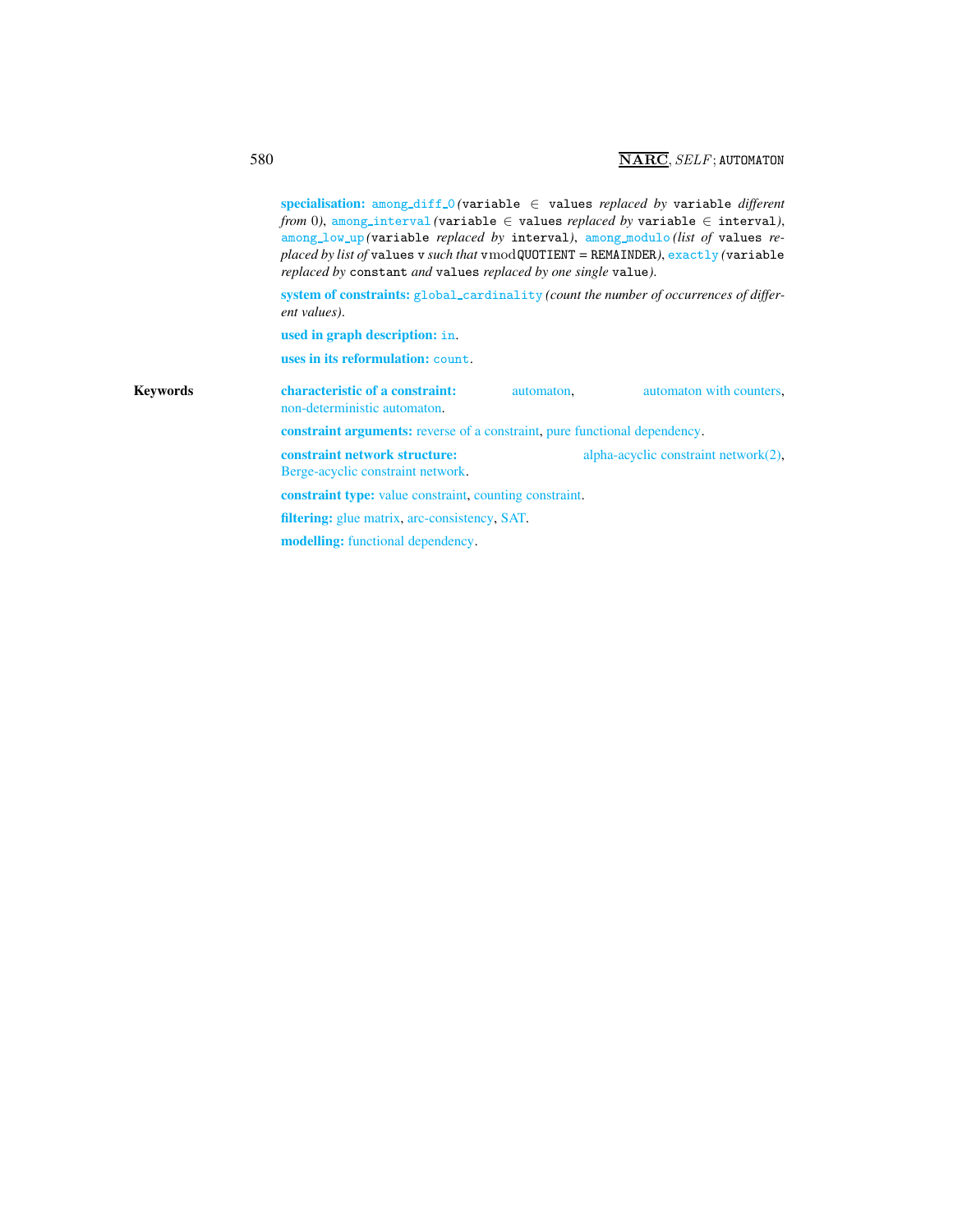## <span id="page-3-0"></span><sup>20000128</sup> 581

| Arc input(s)         | VARIABLES                            |
|----------------------|--------------------------------------|
| Arc generator        | $SELF \mapsto$ collection(variables) |
| Arc arity            |                                      |
| Arc constraint $(s)$ | in(variables.var, VALUES)            |
| Graph property(ies)  | $NARC = NVAR$                        |

Graph model The arc constraint corresponds to the unary constraint in(variables.var, VALUES) defined in this catalogue. Since this is a unary constraint we employ the  $SELF$  arc generator in order to produce an initial graph with a single loop on each vertex.

> Parts (A) and (B) of Figure [5.50](#page-3-1) respectively show the initial and final graph associated with the Example slot. Since we use the NARC graph property, the loops of the final graph are stressed in bold.



<span id="page-3-1"></span>Figure 5.50: Initial and final graph of the among constraint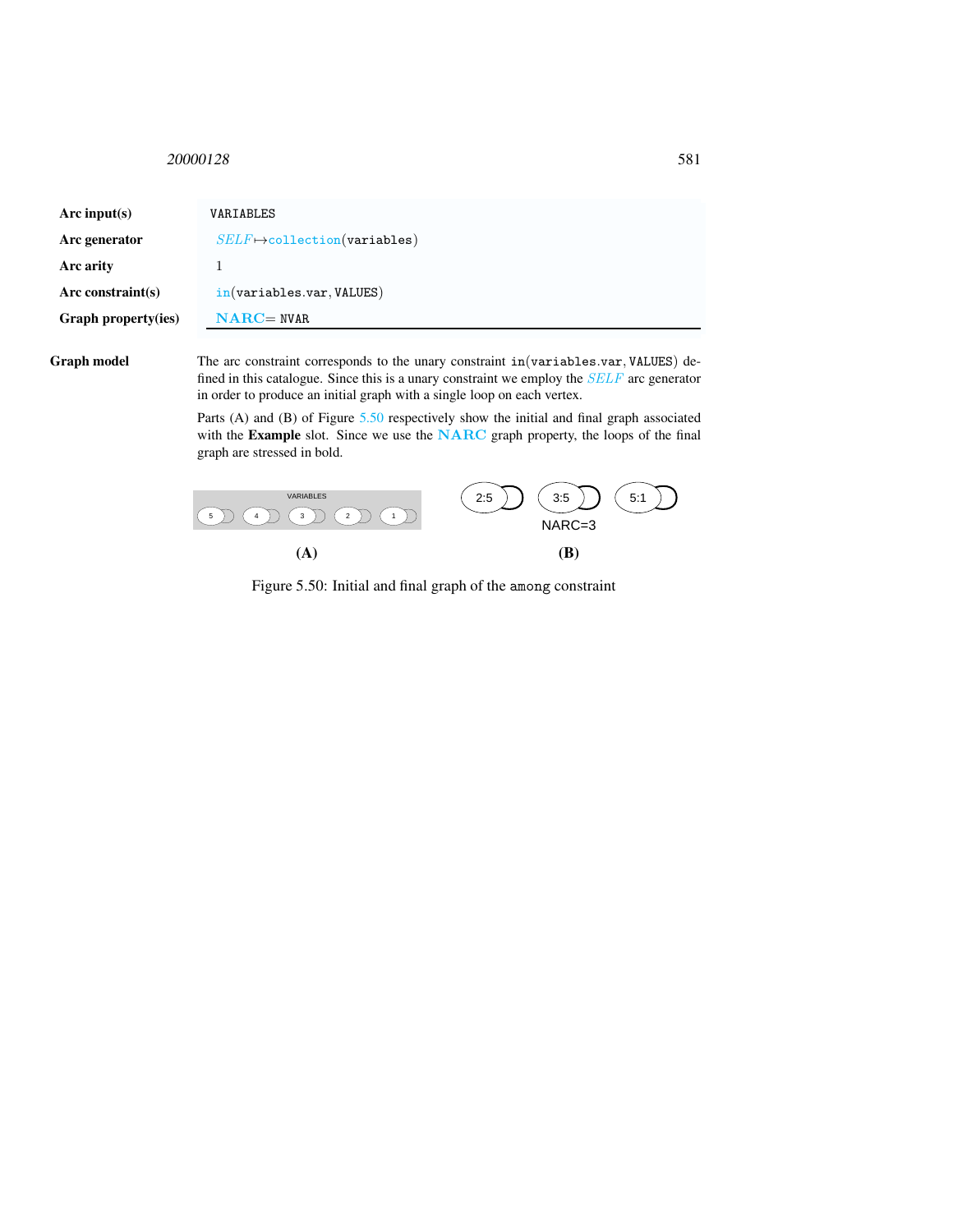Automaton Figure [5.51](#page-4-1) depicts a first automaton that only accepts all the solutions to the among constraint. This automaton uses a counter in order to record the number of satisfied constraints of the form VAR<sub>i</sub>  $\in$  VALUES already encountered. To each variable VAR<sub>i</sub> of the collection VARIABLES corresponds a 0-1 signature variable  $S_i$ . The following signature constraint links VAR<sub>i</sub> and  $S_i$ : VAR<sub>i</sub> ∈ VALUES  $\Leftrightarrow S_i$ . The automaton counts the number of variables of the VARIABLES collection that take their value in VALUES and finally assigns this number to NVAR.

<span id="page-4-0"></span>

Figure 5.51: Automaton (with one counter) of the among constraint and its glue matrix

<span id="page-4-1"></span>

Figure 5.52: Hypergraph of the reformulation corresponding to the automaton (with one counter) of the among constraint: since all states variables  $Q_0, Q_1, \ldots, Q_n$  are fixed to the unique state  $s$  of the automaton, the transitions constraints share only the counter variable  $C$  and the constraint network is Berge-acyclic

We now describe a second counter free automaton that also only accepts all the solutions to among constraint. Without loss of generality, assume that the collection of variables VARIABLES contains at least one variable (i.e., |VARIABLES|  $\geq$  1). Let *n* and *D* respectively denote the number of variables of the collection VARIABLES, and the union of the domains of the variables of VARIABLES. Clearly, the maximum number of variables of VARIABLES that are assigned a value in VALUES cannot exceed the quantity  $m = \min(n, \overline{\text{NVAR}})$ . The  $m + 2$  states of the automaton that only accepts all the solutions to the among constraint can be defined in the following way:

- We have an initial state labelled by  $s_0$ .
- We have m intermediate states labelled by  $s_i$  ( $1 \le i \le m$ ). The intermediate states are indexed by the number of already encountered satisfied constraints of the form VAR<sub>k</sub>  $\in$  VALUES from the initial state  $s_0$  to the state  $s_i$ .
- We have an accepting state labelled by  $s_F$ .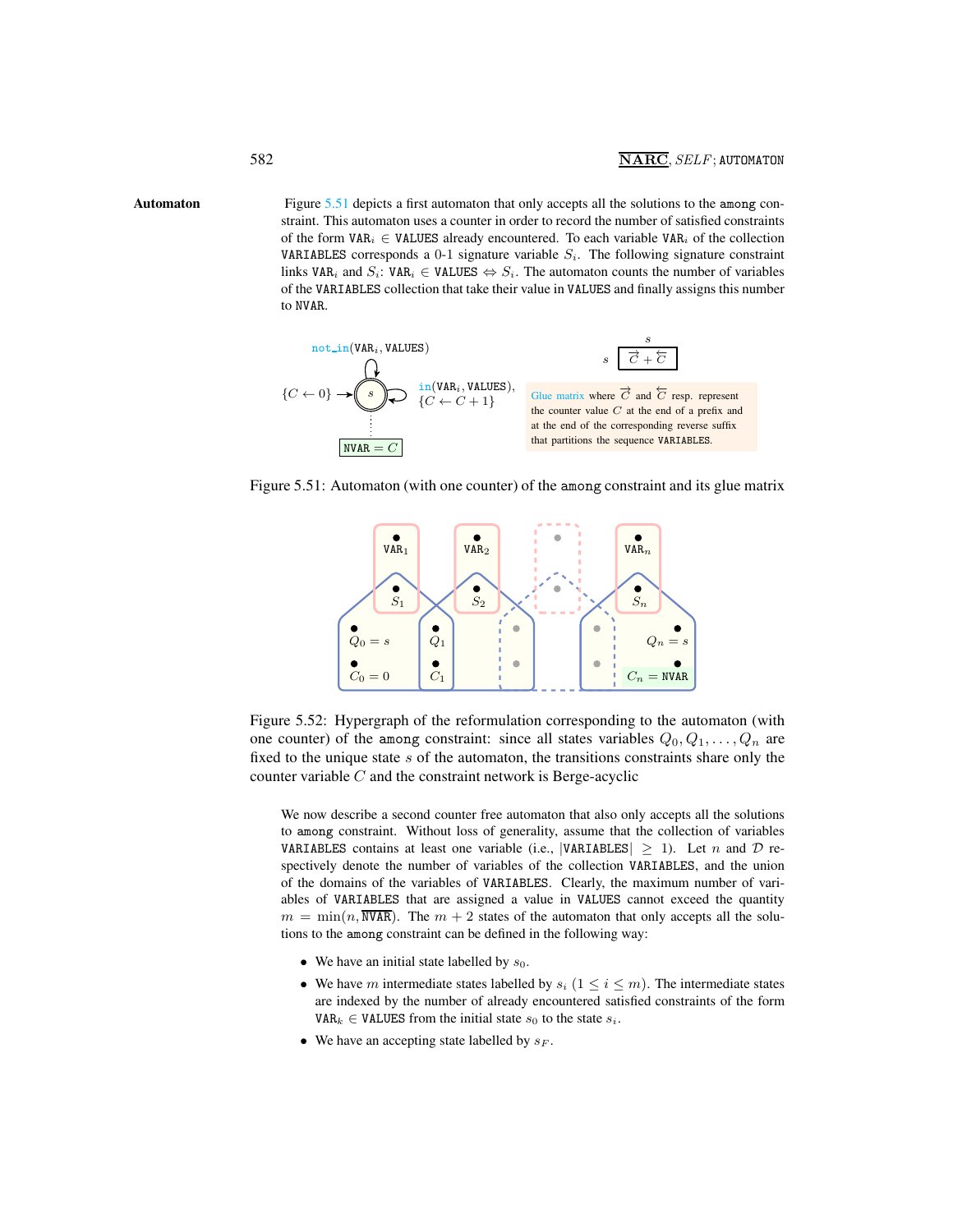Three classes of transitions are respectively defined in the following way:

- 1. There is a transition, labeled by j,  $(j \in \mathcal{D} \setminus \text{VALUES})$ , from every state  $s_i$ ,  $(i \in \mathcal{D} \setminus \text{VALUES})$  $[0, m]$ , to itself.
- 2. There is a transition, labeled by j, (j ∈ VALUES), from every state  $s_i$ , (i ∈ [0, m 1]), to the state  $s_{i+1}$ .
- 3. There is a transition, labelled by i, from every state  $s_i$ ,  $(i \in [0, m])$ , to the accepting state  $s_F$ .

This leads to an automaton that has  $m \cdot |\mathcal{D}| + |\mathcal{D} \setminus \text{VALUES}| + m + 1$  transitions. Since the maximum value of m is equal to n, in the worst case we have  $n \cdot |D| + |D \setminus \text{VALUES}| + n + 1$ transitions.

Figure [5.53](#page-5-0) depicts a counter free non deterministic automaton associated with the among constraint under the hypothesis that (1) all variables of VARIABLES are assigned a value in  $\{0, 1, 2, 3\}$ , (2) |VARIABLES| is equal to 3, (3) VALUES corresponds to odd values. The sequence  $VAR_1, VAR_2, \ldots, VAR_{|VARIABLES|}$ , NVAR is passed to this automaton. A state  $s_i$  ( $1 \leq i \leq 3$ ) represents the fact that i odd values were already encountered, while  $s_F$ represents the accepting state. A transition from  $s_i$  ( $1 \le i \le 3$ ) to  $s_F$  is labelled by i and represents the fact that we can only go in the accepting state from a state that is compatible with the total number of odd values enforced by NVAR. Note that non determinism only occurs if there is a non-empty intersection between the set of potential values that can be assigned to the variables of VARIABLES and the potential value of the NVAR. While the counter free non deterministic automaton depicted by Figure [5.53](#page-5-0) has 5 states and 18 transitions, its minimum-state deterministic counterpart shown in Figure [5.54](#page-6-0) has 7 states and 23 transitions.



Figure 5.53: Counter free non deterministic automaton of the among(NVAR,  $\langle \text{VAR}_1, \text{VAR}_2, \text{VAR}_3 \rangle$ ,  $\langle 1, 3 \rangle$ ) constraint assuming VAR<sub>i</sub>  $\in [0, 3]$  $(1 \le i \le 3)$ , with initial state  $s_0$  and accepting state  $s_F$ 

<span id="page-5-0"></span>We make the following final observation. Since the Symmetries slot of the among constraint indicates that the variables of VARIABLES are permutable, and since all incoming transitions to any state of the automaton depicted by Figure [5.53](#page-5-0) are labelled with distinct values, we can mechanically construct from this automaton a counter free deterministic automaton that takes as input the sequence NVAR, VAR<sub>3</sub>, VAR<sub>2</sub>, VAR<sub>1</sub> rather than the sequence VAR<sub>1</sub>, VAR<sub>2</sub>, VAR<sub>3</sub>, NVAR. This is achieved by respectively making  $s_F$  and  $s_0$  the initial and the accepting state, and by reversing each transition.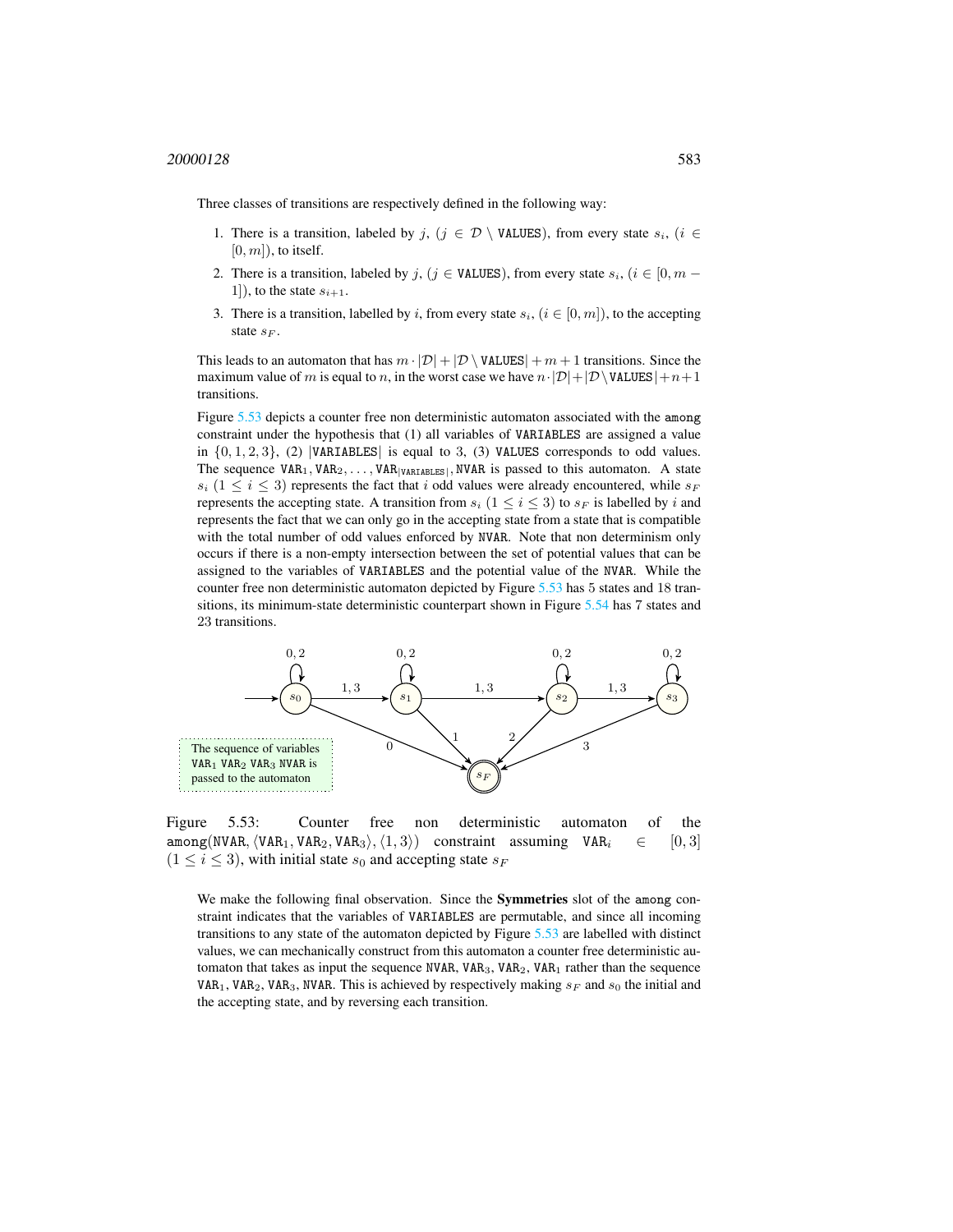

<span id="page-6-0"></span>Figure 5.54: Counter free minimum-state deterministic automaton of the among(NVAR,  $\langle \text{VAR}_1, \text{VAR}_2, \text{VAR}_3 \rangle, \langle 1, 3 \rangle$ ) constraint assuming VAR<sub>i</sub> ∈ [0, 3] (1 ≤ i ≤ 3), with initial state  $s_0$  and accepting states  $s_1$ ,  $s_3$ ,  $s_6$